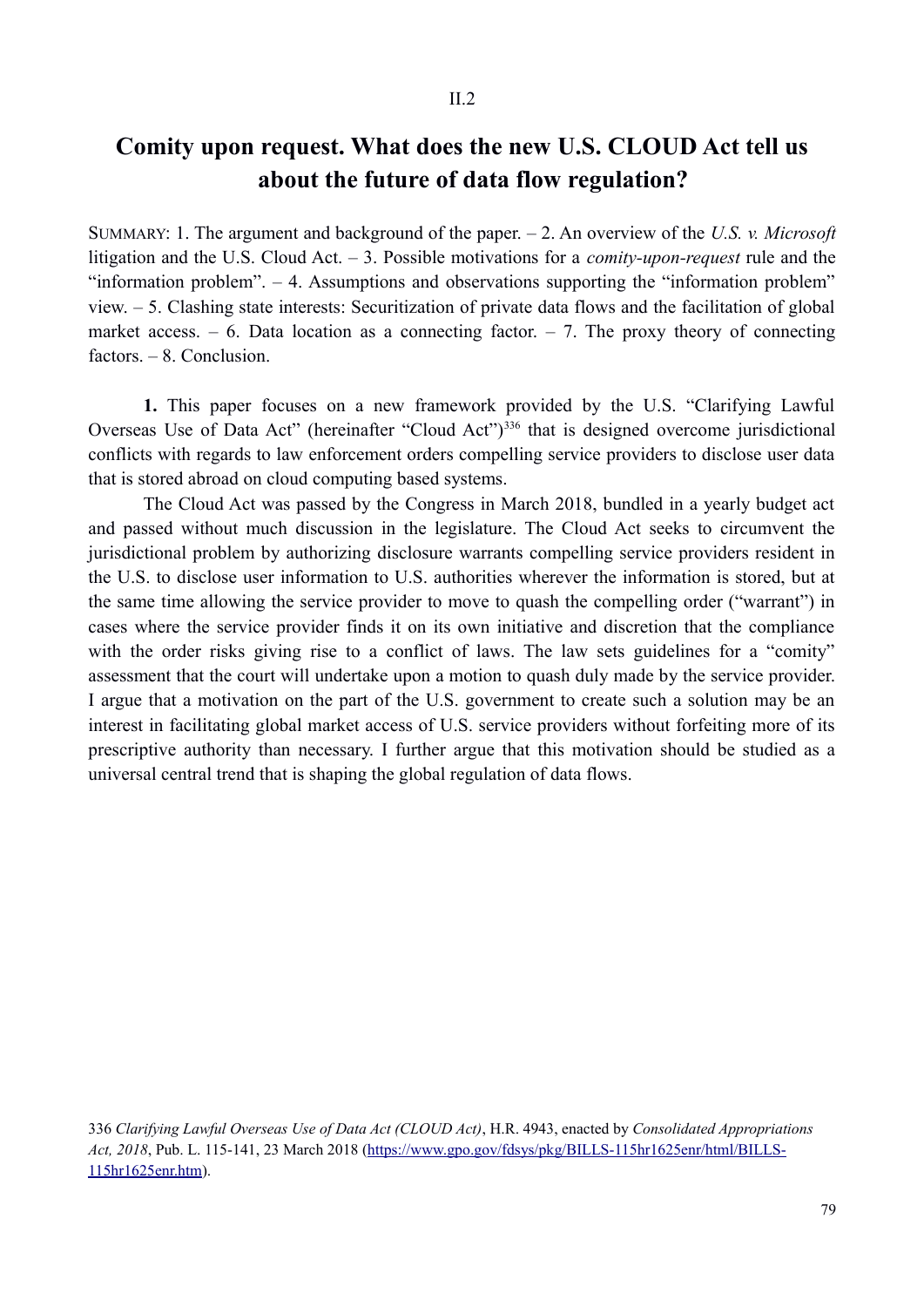**2.** The Cloud Act became law just in time to render the *U.S*. v. *Microsoft* 337 (hereinafter "*Microsoft*") case before the U.S. Supreme Court moot, dodging (at least for a time) international repercussions that would result from a generally applicable Supreme Court judgment. That case concerned the refusal of Microsoft Corporation to disclose to the FBI user data that was stored in a data center located in Ireland upon the service of a disclosure warrant issued by a U.S. court, arguing that the warrant constituted an unlawful extraterritorial application of the Stored Communications Act (SCA) under which the disclosure warrant was provided for.<sup>338</sup> A generally applicable Supreme Court judgment would be problematic whichever party prevailed at the end, because it would either force the U.S. internet service providers to disclose user information wherever in the world that the information was stored, or it would foreclose the access of U.S. law enforcement to user data stored abroad in all cases, even when the crime and suspect was closely connected to the U.S.

The Cloud Act was drafted and passed following debates that focused on whether data location could be a feasible determinant of which state had prescriptive and enforcement jurisdiction over the compelled disclosure by law enforcement of user data with regard to cloud computing based services. Major U.S. service providers were apprehensive of the penalties they might face if they disclosed to U.S. law enforcement (upon a warrant from a U.S. court) data located in other countries that had strict rules on international personal data transfers. The EU General Data Protection Regulation (GDPR)<sup>339</sup> in particular proved to be very problematic due to the fact that (i) Europe was one of the major export markets of major U.S. cloud providers, (ii) a combination of court cases (such as *Google Spain340*) that strengthened the reach of the EU personal data protection rules to a broader range of service provider activity and the consolidation of the view in Europe that personal data protection rules should exclusively regulate law enforcement cooperation with third countries<sup>341</sup>, and (iii) the GDPR prescribed very substantial penalties for violation of third country transfer rules.<sup>342</sup> American law enforcement worried that without the authority to compel disclosure of data located abroad, it would not be possible to collect evidence in many crimes that exclusively concerned the United States or U.S. persons, since Mutual Legal Assistance Treaties were not efficient in the timely collection of electronic evidence.<sup>343</sup> The government of the United Kingdom also had a prominent voice in these discussions, and they

337 *United States v. Microsoft Corporation,* 584 U.S. \_\_\_ (2018). (https://www.oyez.org/cases/2017/17-2). 338 18 U.S.C. § 2703, (https://www.law.cornell.edu/uscode/text/18/2703).

339 *Regulation (EU) 2016/679 of the European Parliament and of the Council of 27 April 2016 on the protection of natural persons with regard to the processing of personal data and on the free movement of such data, and repealing Directive 95/46/EC*, OJ L 119, 4.5.2016, p. 1–88, (http://data.europa.eu/eli/reg/2016/679/oj).

340 *Google Spain v AEPD and Mario Costeja González,* Case C-131/12, 13 May 2014, ECLI:EU:C:2014:317.

341 The latter can be evidenced in the (ex) Article 29 Working Party's position related to the Council of Europe Budapest Cybercrime Convention. The WP29 strongly advocated against any interpretation of Articles 18 and 32 of that Convention that might undermine the application of the GDPR's data transfer regime to criminal law enforcement cooperation with third countries. See EUROPEAN COMMISSION ARTICLE 29 WORKING PARTY, *Data Protection and Privacy Aspects of Cross-Border Access to Electronic Evidence,* statement of 29 November 2017 (http://ec.europa.eu/newsroom/just/document.cfm?doc\_id=48801).

342 See B. SMITH, *Written Testimony of Brad Smith President and Chief Legal Officer, Microsoft Corporation submitted the U.S. Senate Subcommittee on Crime and Terrorism,* 10 May 2017 (https://www.judiciary.senate.gov/download/05-24-17-smith-testimony).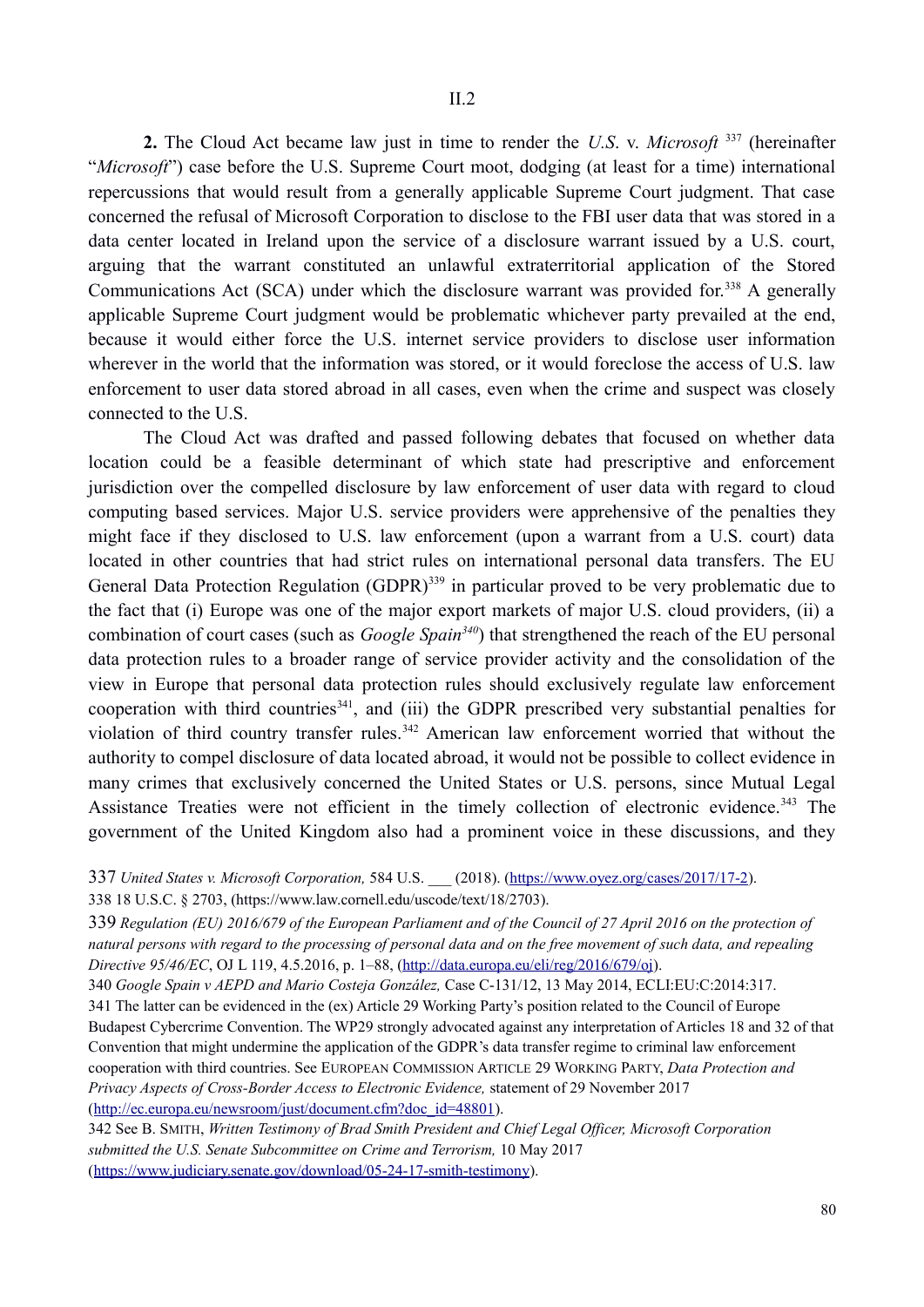advocated for either setting up a bilateral framework that allowed the two governments to directly request the disclosure of user data from service providers in cases where the crime was exclusively related to one of the states and their residents, wherever the data is located.<sup>344</sup> As to contributions from academia, two voices distinguished themselves. Jennifer Daskal, who was one of the main proponent of the Cloud Act in academia, argued that the nature of data increasingly created a discrepancy between the outcome that a data location based territorial rule is expected to yield in terms of a stratification between the several sovereign interests involved, and the real outcome created when that territorial rule is applied and enforced in practice.<sup>345</sup> Daskal argued that the solution necessarily required a multilateral approach at the international level. *Contra* Daskal, Andrew Woods turned to conflict of laws methodologies for the solution. According to his point of view, data does not offer a special difficulty, and the conflict of laws discipline has the necessary tools in its disposal to deal with the conflicting interests, largely on a case by case basis, and to create new guiding principles to equitably distribute prescriptive and enforcement powers to the sovereigns involved. Woods suggested that the abovementioned discrepancies between expected outcomes and real outcomes be overcome by courts employing some type of governmental interest analysis.346 For American commentators, reference to a governmental/state interest analysis is informed by American common law that incorporates various choice-of-law methodologies developed as a result of the so-called American Conflicts Revolution.<sup>347</sup> In Europe, on the other hand, there is generally less doctrinal ground on which courts can explicitly analyze the conflicting interests on a case by case basis.

The Cloud Act creates two new statutory rights for service providers. 18 U.S.C. §2702(b)(9) stipulates that service providers may voluntarily disclose the contents of communications held in electronic storage, or carried or maintained by the provider to foreign governments upon request given that the foreign government is party to an executive agreement pursuant to §2523. §2702(c) (7) provides the same right in relation to customer records. Direct disclosures of user content data to foreign governments were explicitly forbidden under the previous version of the law. The second statutory right is the right to file a motion to quash or modify a warrant obtained from a U.S. court for disclosure of user data *only if* the disclosure would require the service provider to violate the law of a foreign government qualified by executive agreement *and* the subject of the warrant is not a U.S. person or U.S. resident (§2703(h)(2)). Upon this motion, the court will make a «comity

(https://www.judiciary.senate.gov/download/05-24-17-wiegmann-testimony); «[MLATs] are widely regarded in the law enforcement community as a wholly ineffective alternative to obtaining evidence.» R. LITTLEHALE, *Written Statement by Richard Littlehale Special Agent in Charge Tennessee Bureau of Investigation submitted to the United States House of Representatives Committee on the Judiciary*, June 15, 2017, p. 2 (https://judiciary.house.gov/wpcontent/uploads/2017/06/Littlehale-Testimony.pdf).

344 P. MCGUINNESS, *Written Testimony of Mr Paddy McGuinness United Kingdom Deputy National Security Adviser submitted the U.S. Senate Subcommittee on Crime and Terrorism*, 10 May 2017,

(https://www.judiciary.senate.gov/download/05-24-17-mcguinness-testimony).

345 J. DASKAL, *The Un-Territoriality of Data,* in *YLJ*, 2005, p. 326.

346 A. K. WOODS, *Against Data Exceptionalism,* in *SLR*, 2016, p.729.

347 S. C. SYMEONIDES, *The American Choice-of-Law Revolution: Past, Present and Future,* Leiden, 2006.

<sup>343 «</sup>the MLA process can lack the requisite efficiency for time-sensitive investigations and other emergencies, making it an impractical alternative to SCA warrants in many cases» B. WIEGMAN, *Statement of Brad Wiegman U.S. Deputy Ass't Att'y Gen. before the U.S. Senate Subcommittee on Crime and Terrorism*, 24 May 2017, p.6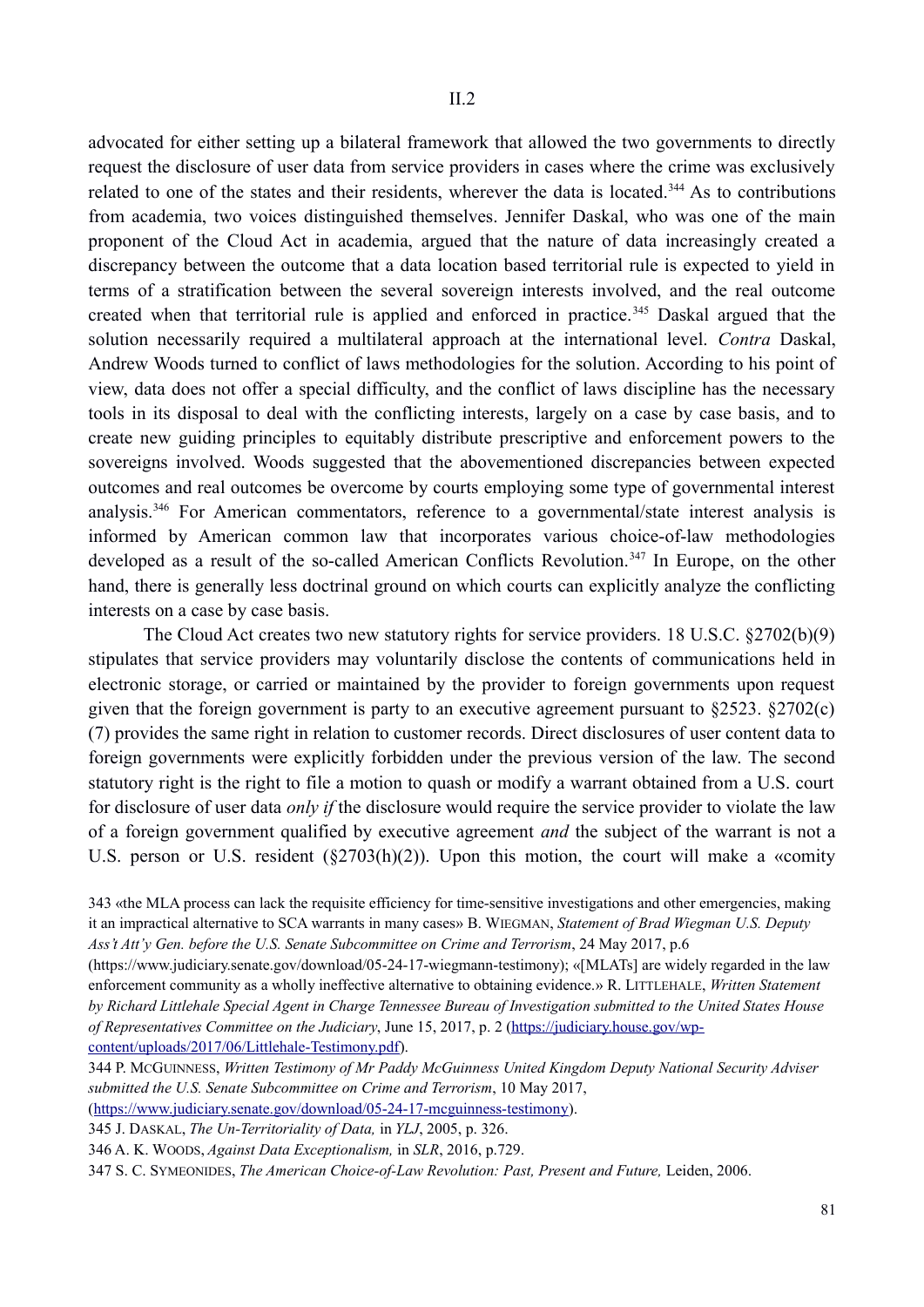analysis» by considering the specific factors provided under §2703(h)(3). This comity analysis that is done upon motion (which I call "*comity-upon-request*" in line with the argument of this paper) is explicitly distinguished in the text of law from the ordinary comity doctrine under American common law. Also, service providers may notify qualified foreign governments in cases where a disclosure of data process concerns data belonging to their nationals or residents, which would be illegal under the previous version of the law.

American critics of the new law have mostly focused on another set of provisions in the law that relax the SCA's previous categorical ban on the disclosure of user content data to foreign law enforcement by allowing U.S. service providers to disclose user content to criminal justice authorities of foreign governments that have signed an executive agreement with the U.S. government.348 These critics fear that direct foreign government access to U.S. provider held user data could be used to circumvent U.S. rules regarding user privacy, since the executive agreement framework does not require foreign legal systems that will be authorized to have a probable cause standard for compelled search and seizure equivalent to the U.S. standard and the data acquired could end up being used in U.S. lawsuits, which is especially problematic if data regarding U.S. persons are also acquired in the process although the executive agreement framework requires foreign governments to adopt data minimization procedures to filter out and eliminate data that may be connected to U.S. persons.<sup>349</sup> These critics also point at the danger that the relaxation of the absolute disclosure ban may result in "bad states" accessing data of users.

**3.** The important privacy and evidence-standard implications of the Cloud Act notwithstanding, in this paper I want to focus instead on the *comity-upon-request* rule and its possible motivations and logic. I argue that the *comity-upon-request* rule might be motivated by an information problem that is the result of an effort to recalibrate and use conflict of laws methodology to facilitate corporate access to a global data storage and processing market. As data storage is a commodity in these markets, the fact that data location (which is an inalienable physical property of data storage) is imbued with jurisdictional claims by legal systems creates compliancerelated costs but also costs related to legal uncertainty. A legal system, which in turn seeks to facilitate its domestic corporations access to a foreign data (storage) market can forfeit a part of its own prescriptive and enforcement authority in order to reduce the potential for conflict of laws that create such costs; but such a forfeiture has its own social and political costs as forfeiture of authority (which corresponds to deference to a foreign legal system) means a decrease in the state's

<sup>348 18</sup> U.S.C. §2523, (http://uscode.house.gov/view.xhtml?req=granuleid:USC-prelim-title18 section2523&num=0&edition=prelim).

<sup>349</sup> Electronic Frontier Foundation: C. FISCHER, *The CLOUD Act: A Dangerous Expansion of Police Snooping on Cross-Border Data,* 8 February 2018 (https://www.eff.org/deeplinks/2018/02/cloud-act-dangerous-expansion-policesnooping-cross-border-data); D. RUIZ, *Responsibility Deflected, the CLOUD Act Passes,* 22 March 2018, (https://www.eff.org/deeplinks/2018/03/responsibility-deflected-cloud-act-passes); K. RODRIGUEZ, *The U.S. CLOUD*  Act and the EU: A Privacy Protection Race to the Bottom, 9 April 2018, (https://www.eff.org/deeplinks/2018/04/uscloud-act-and-eu-privacy-protection-race-bottom); American Civil Liberties Union (ACLU): N. S. GULIANI, N. SHAH, *Proposed CLOUD Act Would Let Bad Foreign Governments Demand Data From US Companies Without Checks and Balances*, 19 March 2018, (https://www.aclu.org/blog/privacy-technology/consumer-privacy/proposed-cloud-actwould-let-bad-foreign-governments-demand); Electronic Privacy Information Center (EPIC): *The CLOUD A*ct (https://epic.org/privacy/cloud-act/).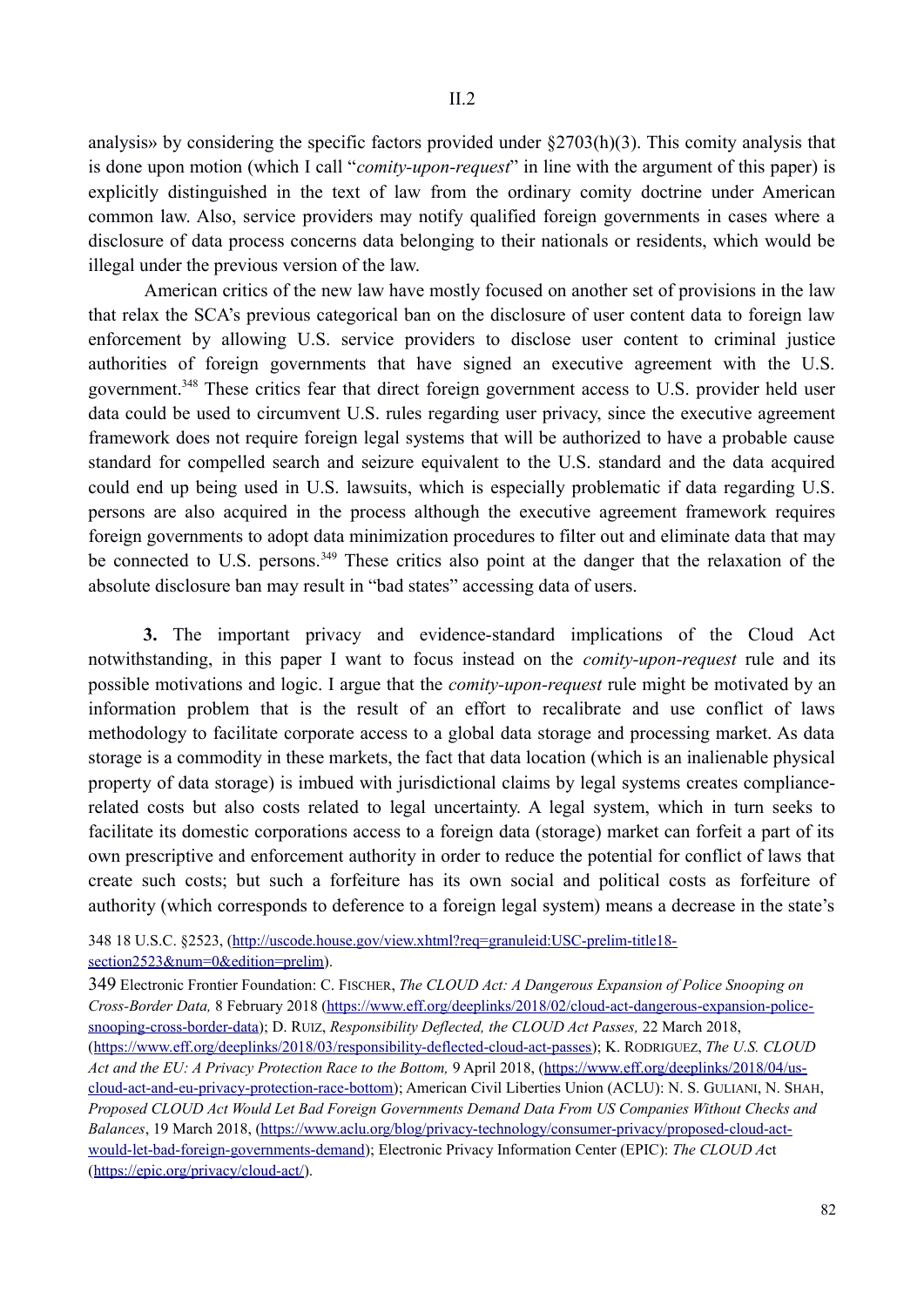capacity to realize public policy, e.g. prosecuting child pornography or drug sales as in the *Microsoft* case.

On the other hand, testimonial evidence suggests that although, theoretically, the risk of conflict of laws is high in scenarios where more than one legal system has a veritable jurisdictional claim on the activity in question, in practice, U.S. service providers have not met substantial opposition by other states when they were disclosing user data stored on their territories to U.S. law enforcement; that is until the U.S. service providers *themselves* started objecting to the practice.<sup>350</sup> If this was indeed the case in practice, then facilitating global market access via forfeiting prescriptive authority in anticipation of (theoretical) costs of conflict of laws might possibly be overcompensating this risk at a high social and political cost.

Herein lies what I call the information problem. Due to the lack of information as to the possibility of foreign legal systems claiming (or not claiming) jurisdiction where they have typically have not (or have), which partly results from the fact that the matter of international cooperation in law enforcement is typically managed in the bureaucratic level that is susceptible to capricious changes in practice, the legal system (both the legislative and the courts) cannot efficiently calculate the costs to corporations of conflicts of laws and thus balance *ex ante* these costs with the costs of forfeiture of authority. The *comity-upon-request* solution thus makes use of the corporation's own intelligence, know-how, and legal resources to assess scenarios when a U.S. court's warrant for worldwide disclosure of user data would be opposed by a foreign legal system, and require the U.S. to forfeit authority only in these scenarios but not in others where such a warrant could be fulfilled without opposition.

The information problem introduced above can be analyzed in finer detail to assess the merits of the proposed solutions and predict future uses of regimes similar to that in the Cloud Act. I propose a preliminary analysis of the information problem suggesting that legislators and government organs are faced with three types of information problems when deciding whether to assert prescriptive and enforcement jurisdiction in cases concerning data flows:

## **The three information problems**

**The general political information problem:** Following the failure of activity location as a proxy, courts and the State cannot determine the extent of its interests affected in a given conflict. The corporate actor is "closer" to the conflict and its (economic and political) fallout.

**The special political information problem:** In the light of its role vis-à-vis the corporate actor, the State cannot determine with high certainty the outcome relative to the interests of the corporate actor, and application of proxy rules do not provide enough flexibility to the State to achieve results in line with the State's role vis-à-vis the corporate actor.

## **The judicial information problem:** The courts do not have sufficient information to

350 See B. SMITH, *Written Testimony of Brad Smith President and Chief Legal Officer, Microsoft Corporation submitted the U.S. Senate Subcommittee on Crime and Terrorism*, cit.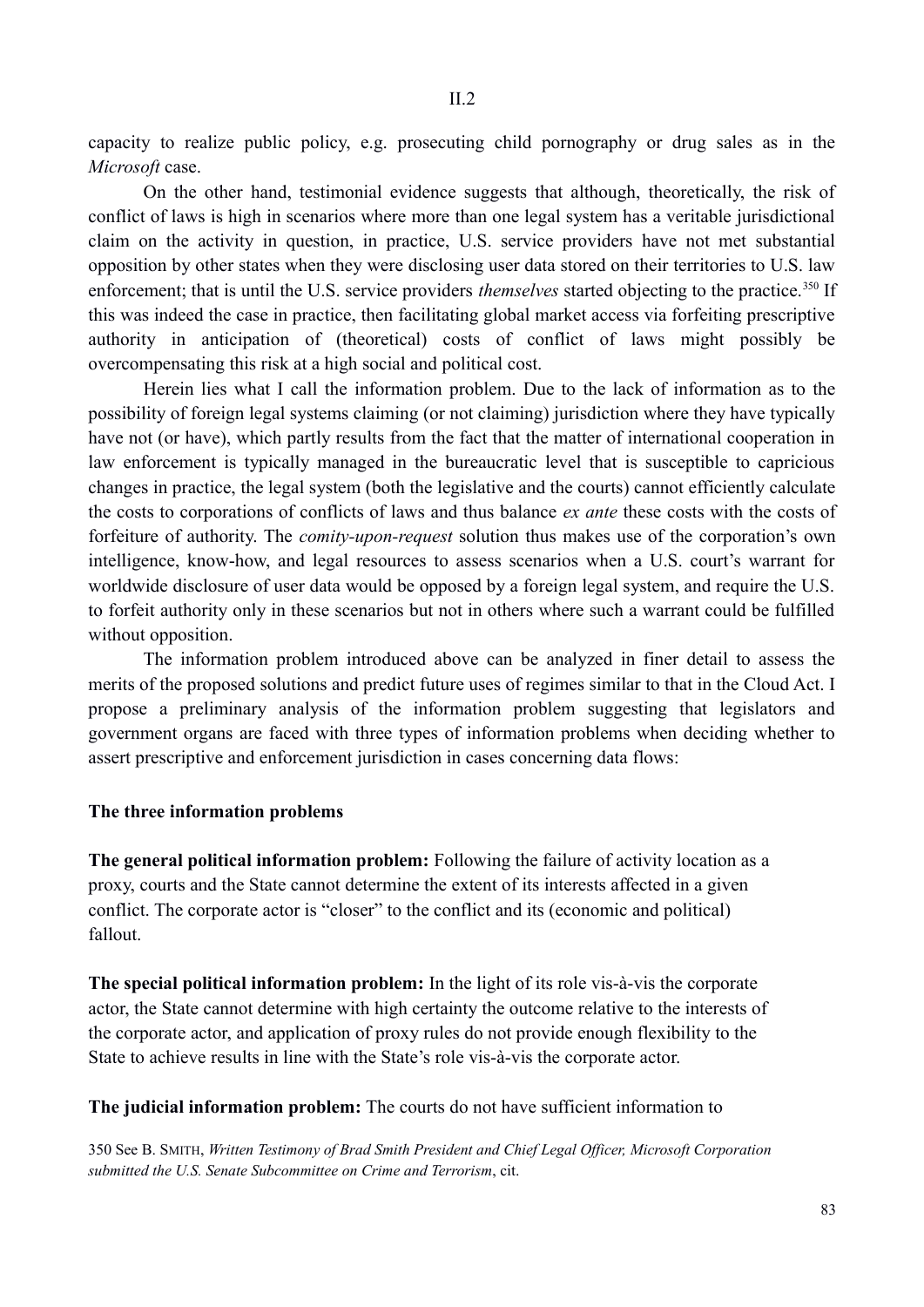ascertain the exact outcome relative to interests at stake preferred by the political branches. This is not a new problem, but is exacerbated by the dynamics of the modern economy, and increased rate of technological change that makes policy inherent in certain rules obsolete at a rate that the political branches cannot keep pace.

**4.** My interpretation of the motivations of the Cloud Act is based on two assumptions based on observations that will be discussed in this paper. The first assumption is that the facilitation of global market entry for corporate subjects is genuinely identified as a central interest of the state in the context of the application of conflict of laws methodology. The second assumption is that connecting factors such as data location can be thought of having intrinsic links with certain interests, to the effect that a shift in the perception of its interests would be a motivation for a state to abandon it for the sake of a connecting factor that is more instrumental to its newly perceived interests. I shall call this second assumption the proxy theory of connecting factors.

If these assumptions hold and my interpretation of the Cloud Act framework is workable, then this might yield insight helpful to predict future directions for the regulation of data flows and big data applications from a perspective different from substantive privacy law by placing the issue in a broader context of globalization and global governance. The use of conflict of laws methodology, including doctrines of comity, to facilitate corporations' participation in global denationalized markets by enabling corporations to release themselves from national jurisdictions is discussed in the literature and advocated by some commentators to be the correct path that the conflict of laws/private international law scholarship should take to remain relevant in the contemporary legal environment, where non-state private actors are competing with states for legitimacy in norm creation.<sup>351</sup>

The approach I am advocating will also help filling a gap in critical commentary of the ongoing trend of "privatization" of data flow regulation, such that directed at "the right to be forgotten" regime set after the ECJ decision in the *Google Spain* case. For instance, comments coming from the Electronic Frontier Foundation (EFF) regarding the Cloud Act and similar proposals in Europe appear to suggest that the "privatization" of the legal safeguards and assessment processes in both sides of the Atlantic have their basis in a lack of political will to uphold digital privacy rights. An innate inclination to surveil its citizenry that is frequently attributed to the nation state is a usual suspect in these critiques, however, in light of the structural and procedural distinction between criminal law instruments and national security instruments, and the hybrid character of these novel types of regulation, this explanation seems unsatisfactory. Thus, an explanation that accounts for the motivations for such policies of "privatization" and how they

351 R. WAI, *Transnational Liftoff and Juridical Touchdown: The Regulatory Function of Private International Law in an Era of Globalization,* in *CJTL*, 2002, p. 209; H. MUIR-WATT, *Private International Law Beyond the Schism,* in *TLT*, 2011, p. 347. I additionally argue that recent developments in the U.S. yields further evidence of the existence of a global market access facilitation motif also in the field of U.S. personal jurisdiction, whereby the exposure of large multinational companies to litigation in state courts are being significantly lowered as the U.S. Supreme Court adopts a stricter general/specific personal jurisdiction distinction akin to the Brussels (recast) regime in the EU, however made even more advantageous to multinationals due to specific additional doctrines of U.S. personal jurisdiction law**.**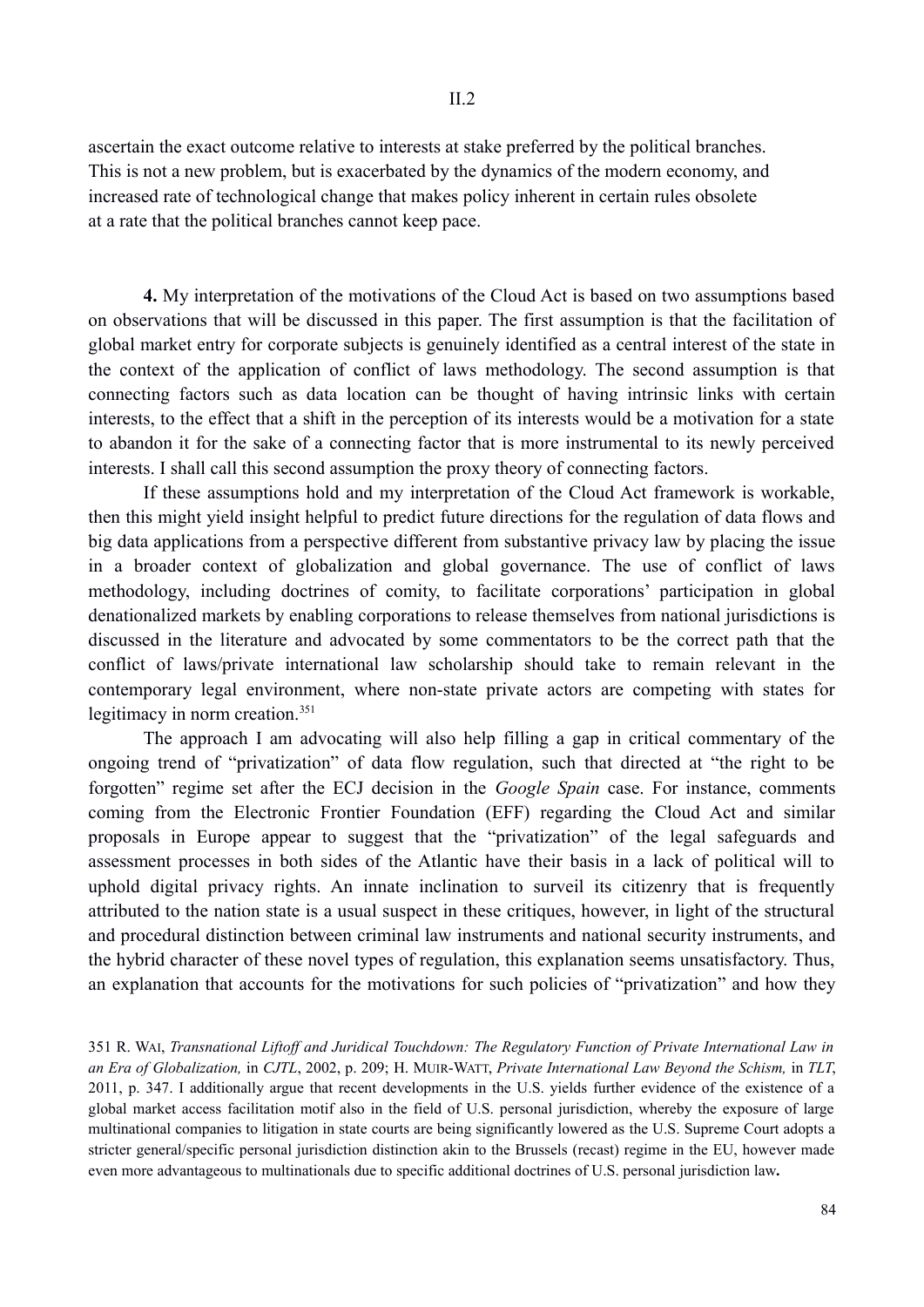are legitimized through joint appeals to both commercial necessities and security threats without relying too much on essentialist assumptions about the state could be useful.

**5.** The following factors can be identified as main governmental interests that could clash with each other, requiring a novel approach to jurisdictional rules that might make use of "privatizing" frameworks, such as comity-upon-request in the Cloud Act.

*(1) Securitization of private data flows:* The last decade has seen a proliferation of perceived online threats emanating from private persons or private groups. Social media and other web 2.0 applications have enabled certain types of private behavior that threatens public safety such as online radicalization and/or the spreading of disinformation regarding to all kinds of societal events. The perceived increase of such threats combined with the fact that the relevant medium of the threat is increasingly based on cloud computing technology, creates a motive for states that I call the "securitization" of private data flows. Securitization of cross-border communications is of course nothing new, it is arguably as old as the invention of writing systems, but at the very least it predates the popularization of cloud computing.<sup>352</sup> Instead, what I refer to by the securitization of data flows is a distinct phenomenon. I mean the perception of digital communications as a medium that is extremely conducive to hostile activities against the state and/or social order due to its enormous capacity to reach private citizens and the public domain. This perception guides the stance of the security apparatus of the state including criminal justice, national security, and military departments.<sup>353</sup>

The threat that securitization of private data flows envisions is typically derived from communications directed to persons located within the territory of the state, originating from persons, or groups, that may be located inside or outside of the territory of the state. From this perspective, the use of virtual networks, shell user accounts, automated bots, or other clandestine techniques render determinations of applicable law based on physical origin of the communication irrelevant to the state interest that is impacted by the communication, while the fortuitous connection between the communication and origin state offer poor justification for exclusively

352 Samuel Morland, an officer in the Royal Mail under Oliver Cromwell, on surveillance of private letters: «A skillful prince ought to make a watchtower of his general post office and there place such careful sentinels as that by their care and diligence he may have a constant view of all that passes. By the frequent inspection of letters a king soon know the temper of all his principle and active subjects.» T. SIMPSON, *Liberty and Surveillance: What Governments and Private Corporations Know About You?*, CIS Occasional Paper 162, 2018, p. 7,

```
(https://www.cis.org.au/app/uploads/2018/01/op162.pdf).
```
353 Securitization of data flows happen on a wide continuum that extends from policing petty criminality to conducting counterterrorism and at the extreme, militarization of cyberspace. In June 2017, following a long period of efforts and discussions since 2004, the 2016-2017 UN Group of Governmental Experts (GGE) on Developments in the Field of Information and Telecommunications in the Context of International Security failed to finalize a document concerning how international law applies to States' use of ICTs, due to a lack of consensus on whether malicious use of ICTs could be considered as an "armed attack" as a matter of *jus ad bello*, and whether humanitarian law would apply to ICT-based operations of security forces. A. M. SUKUMAR, *The UN GGE Failed. Is International Law in Cyberspace Doomed as Well?*, 4 July 2017, (lawfareblog.com, archived at https://perma.cc/5QZY-GUVD). Also see U.S. envoy to the GGE Michele G. Markoff's statement concerning the failure to reach a consensus: M. G. MARKOFF, *Explanation of Position at the Conclusion of the 2016-2017 UN Group of Governmental Experts (GGE) on Developments in the Field of Information and Telecommunications in the Context of International Security*, 23 June 2017, (https://www.state.gov/s/cyberissues/releasesandremarks/272175.htm).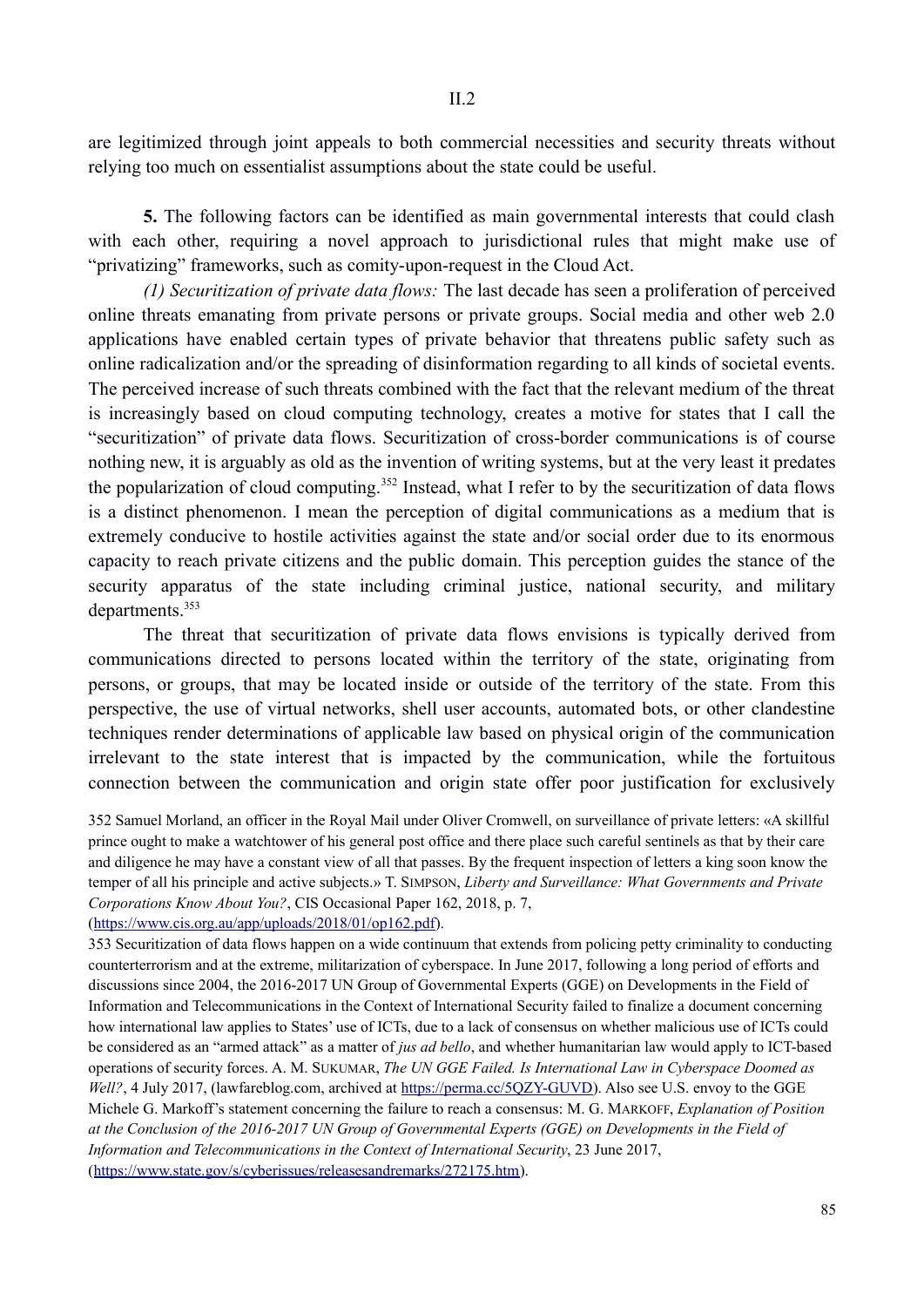determining prescriptive jurisdiction on the basis of location.<sup>354</sup> This puts the pressure on judicial systems to claim prescriptive and enforcement authority based on effects felt within their territories (inasmuch as territoriality remains as a proxy for a great majority of other state interests). This pressure may sometimes result in a government position that is unilateralist (some may say realist):

«Congress did not enact a disclosure scheme that a U.S. provider could nullify by the expedient of shifting data to storage devices that it locates over the border. To allow that result would permit a private provider in the United States to thwart Section 2703's critical role in assisting law enforcement to combat terrorism and crime.» (Brief for the United States in *U.S. v. Microsoft*).<sup>355</sup>

«the possibility of a future conflict between U.S. and foreign law does not change the best construction of an important domestic law enforcement and counterterrorism tool enacted more than 30 years ago.» (ibid.) $356$ 

«it takes on average about 10 months to obtain communications from a U.S. Provider in response to an MLAT [Mutual Legal Assistance Treaty] request, and can take even longer. This is not timely enough to be useful to the U.K.'s law enforcement when they are trying to anticipate and head off terrorist and security threats or stop ongoing crimes such as drug trafficking and child abuse.» (Amicus Brief for the U.K in *U.S v. Microsoft*).357

The last testimony regarding the failure of MLATs as an efficient instrument for crossborder cooperation is a common theme that appears in arguments surrounding unilateral compulsion of service providers to disclose user data, and parties to this debate appear to have conflicting views on their value. For instance, while the U.S. and U.K. government agencies seem to generally complain of their unsuitability faced with the large volume and immediate nature of online threats, the Irish government seems confident of the efficiency of the U.S.–Ireland MLAT system, and the

354 For instance, the U.S. deputy assistant attorney general's testimony before a Senate hearing on law enforcement access to data stored abroad represents such a perspective: «The impacted [by the Second Circuit decision allowing Microsoft to not disclose user data stored in Ireland] investigations run the gamut – from child exploitation and human trafficking, to firearms and drug smuggling, to tax fraud, computer fraud, and identity theft. These cases directly affect public safety and may even affect national security. While the most obvious impact of the Microsoft decision may be to frustrate investigations of foreign nationals targeting U.S. victims, these examples make clear that the Microsoft decision also thwarts or delays investigations even where the victim, the offender, and the account holder are all within the United States.» B. WIEGMAN, *Statement of Brad Wiegman U.S. Deputy Ass't Att'y Gen. before the U.S. Senate Subcommittee on Crime and Terrorism*, cit., p. 6.

355 *Brief for the United States* in *U.S*. v. *Microsoft*, 6 December 2017, p. 43

(https://www.supremecourt.gov/DocketPDF/17/17-2/22902/20171206191900398\_17-2tsUnitedStates.pdf). 356 *Id.* p. 52.

357 *Brief of the Government of the United Kingdom of Great Britain and Northern Ireland as amicus curiae* in *U.S. v.*  Microsoft, 13 December 2017, p. 11 (https://www.supremecourt.gov/DocketPDF/17/17-

2/23693/20171213140104710\_17-2%20-%20Government%20of%20the%20United%20Kingdom%20of%20Great %20Britain%20and%20Northern%20Ireland.pdf).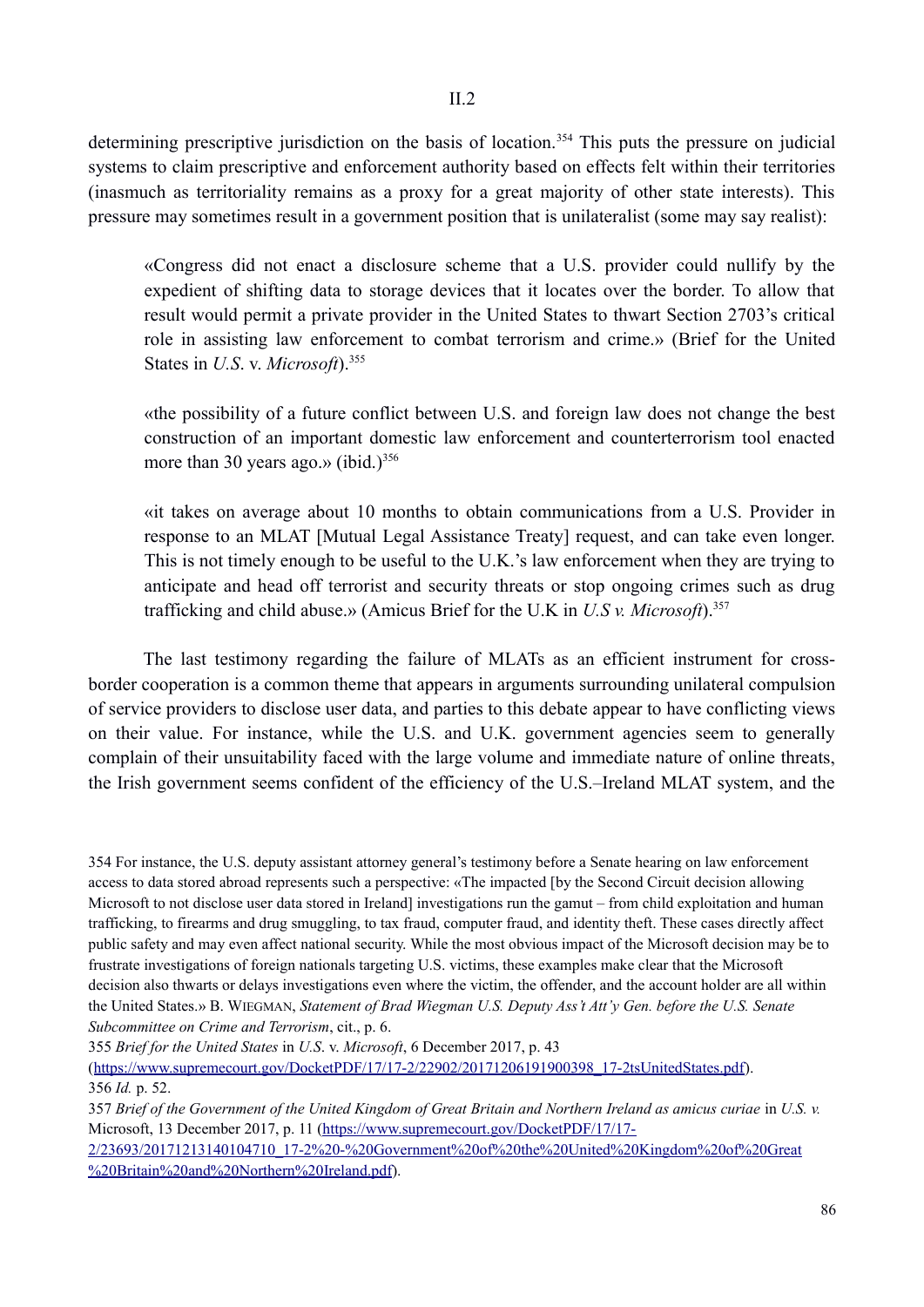European Data Protection Board (EDPB) seem to consider MLATs to be central to the GDPR's framework for data transfers to third countries in the context of law enforcement cooperation.<sup>358</sup>

Thus, the sense of urgency produced by a securitization posture regarding private data flows and the perceived inefficiency of bilateral cooperation agreements may create a motive for unilateral claims to prescriptive and enforcement jurisdiction, or push governments to advocate in the domestic and international level jurisdictional rules that make use of effects-based connecting factors rather than data (and/or processing) location-based ones. In this context, rules that assign prescriptive jurisdiction based on nationality or residency of the user may be interpreted to contain an assumption that communication originating from these persons have some effect on the territory and subjects of the state by virtue of the connections these persons have with the state and its society.

It should not be surprising that in determining an extraterritorial jurisdiction "strategy", governments consider international "political" costs of their choice, which are typically envisioned as a scenario of reciprocation of the strategy by foreign states. In the context of cyberspace, the tension between states' capacity to engage in unilateral action with impunity and the potential benefits of an international rule-of-law has been a treated as important issue in since the beginnings of "cyberlaw" scholarship.359 However, in relation to digital markets, the securitization of data flows bring with it demands for alignment between international trade strategies and national security strategies, which is not very conducive to achieving a solution based on wide international cooperation.360

*(2) Facilitation of global market access*: Admittedly at this point I can only offer circumstantial evidence regarding the existence of a coherent conception of facilitation of global market access as a governmental interest to be taken into consideration when the administration or courts decide on the exercise of extraterritorial prescriptive jurisdiction, *distinct from the customary*

358 Cf. *Brief for the United States in U.S v. Microsoft*: «to the extent that an MLAT covers the requested data in a particular case, the process can be slow and uncertain, often taking many months or even years to generate results» (pp. 44-45)*, Brief for the Government of the U.K in U.S v. Microsoft as Amicus Curiae.* (see relevant quote above in text), *Brief for Ireland in U.S v. Microsoft as Amicus Curiae*: «Ireland continues to facilitate cooperation with other states, including the United States, in the fight against crime and is ready to consider, as expeditiously as possible, a request under the MLAT, if and when it be made.» (p. 8), and EUROPEAN DATA PROTECTION BOARD, *Guidelines 2/2018 on derogations of Article 49 under Regulation 2016/679*, 25 May 2018: «In situations where there is an international agreement, such as a mutual legal assistance treaty (MLAT), EU companies should generally refuse direct requests and refer the requesting third country authority to existing MLAT or agreement.» (p. 5, https://edpb.europa.eu/our-worktools/our-documents/guidelines/guidelines-22018-derogations-article-49-under-regulation\_en)

359 M. HILDEBRANDT, *Extraterritorial Jurisdiction to Enforce in Cyberspace?: Bodin, Schmitt, Grotius in Cyberspace*, in *UTLJ*, 2013, p. 196.

360 In the context of cloud computing services, one factor leading to such an alignment may be the national security implications of powering governmental and public services with private cloud computing services. E.g. see V. KUNDRA, *Federal Cloud Computing Strategy*, 8 February 2011,

(https://obamawhitehouse.archives.gov/sites/default/files/omb/assets/egov\_docs/federal-cloud-computing-strategy.pdf). In the U.S.A., this demand for alignment manifests itself in discussions regarding extraterritorial prescriptive jurisdiction in the form what I call the "bad state" reciprocity paradox. Simply put, the "paradox" arises from asking the question of «would we like if the governments of [insert "bad state" of choice] asserted their jurisdictional authority in the same way?" for each possible solution for exercising jurisdiction in cyberspace and reaching the answer "no" each time. Even a pure territorial solution based on data location cannot escape the paradox, as «that would create data havens for malign activity».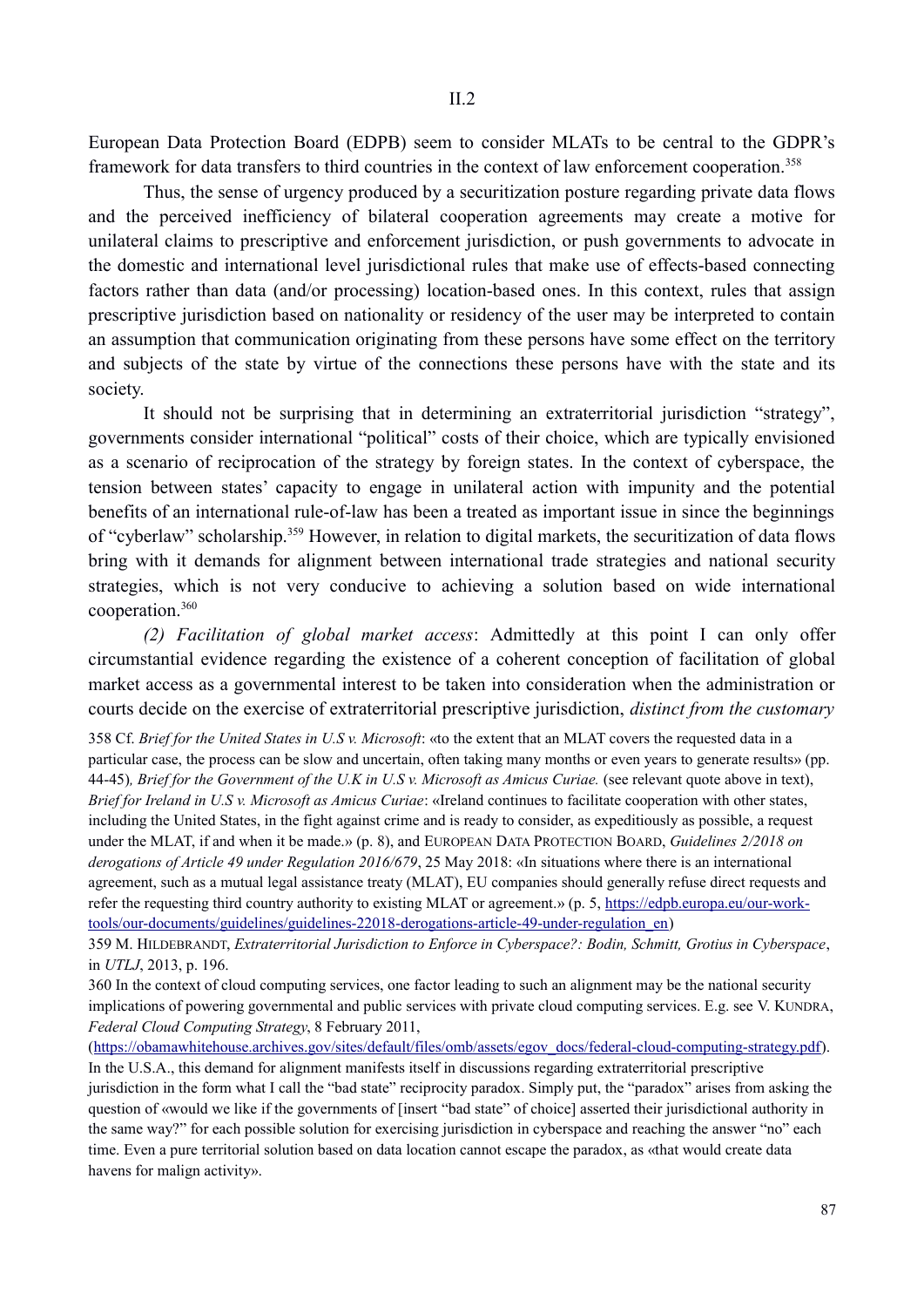*deference shown to the foreign state's sovereign right of regulating commerce in its own territory.*

Nevertheless, at least in the context of the U.S., there seems to exist a doctrinal basis to consider such an interest, if found to exist, in to the international comity consideration regarding the extraterritorial application of U.S. law.<sup>361</sup> It has been observed that courts, including the U.S. Supreme Court have considered the United States' interest in deferring to foreign law by way of the doctrine of comity for the sake of «harmony […] needed in today's highly interdependent commercial world».362 Also, it is stated in the Restatement (Third) of Foreign Relations Law, which compiles a review of and comments on the valid American common law in matters related to foreign relations including prescriptive jurisdiction, that in deciding whether a state (or the federal government) may exercise prescriptive jurisdiction a court will evaluate, *inter alia,* «the importance of the regulation to the international political, legal, *or economic* system».<sup>363</sup> Perhaps more significantly, the comity analysis prescribed in the Cloud Act itself, which will be undertaken by the court upon a motion to quash filed by the provider, stipulates that the court shall take into account, *inter alia* «the likelihood, extent, and nature of penalties to the provider or any employees of the provider as a result of inconsistent legal requirements imposed on the provider.»<sup>364</sup> Moreover, the Cloud Act requires foreign states to «[demonstrate] a commitment to promote and protect the global free flow of information and the open, distributed, and interconnected nature of the Internet» in order to be eligible for entering into an executive agreement with the U.S. government that would authorize that state to order U.S. service providers to disclose certain user data to their law enforcement authorities and would make them eligible for benefiting from the comity analysis prescribed in the Act.<sup>365</sup>

Concerning the particular context of cloud service provision and export, it appears that the U.S. government perceives conflict of laws as an important barrier for U.S. companies to exploit global markets. The U.S. Department of Commerce has assessed foreign law compliance issues,

361 Although not directly relevant to the question if prescriptive jurisdiction, this point is further evidenced in the field of personal jurisdiction. Recent U.S. Supreme Court decisions in *Goodyear Dunlop Tires Operations, S.A. v. Brown*, 564 U.S. 915 (2011) and *Daimler AG v. Bauman* 571 U.S. \_\_\_ (2014) have effectively shifted the focus of the criteria required for a court to claim general personal jurisdiction over a transnational corporation from the degree of commercial presence a corporation has within the territory of a state *objectively* determined, to the degree of presence *subjectively* determined, i.e. presence relative to the overall size and organization of the company itself. The result is that a very large transnational corporation can escape general personal jurisdiction of a court even in cases where its operations in the forum state are worth billions of dollars. The main aim behind this change is shielding large multistate (or multinational) corporations from forum shopping, thus enabling them to enter foreign markets without attracting litigation risks in the forums of that market, except in cases where the dispute arises from the activity located in that host state, and only for damages that are suffered in that host state. General personal jurisdiction under this scheme is only allowed in the residence or headquarter of the corporation, and in practice companies can manage litigation risk through intelligent corporate structuring and by objecting jurisdiction on the basis of *forum non conveniens*. The overall result is that the adjudicatory powers of the state (and the access to justice of potential plaintiffs) are curtailed for the benefit of enabling easier market access for corporate subjects.

362 *F. Hoffmann-La Roche Ltd. v. Empagran S.A*. 542 U.S. 144, 164–65 (2004). 363 AMERICAN LAW INSTITUTE, *Restatement (Third) of Foreign Relations Law of the United States*, § 403 (1987, October 2017 Update), (emphasis added).

364 18 U.S.C. §2703(h)(3)(C).

365 18 U.S.C. §2523(b)(1)(B)(vi).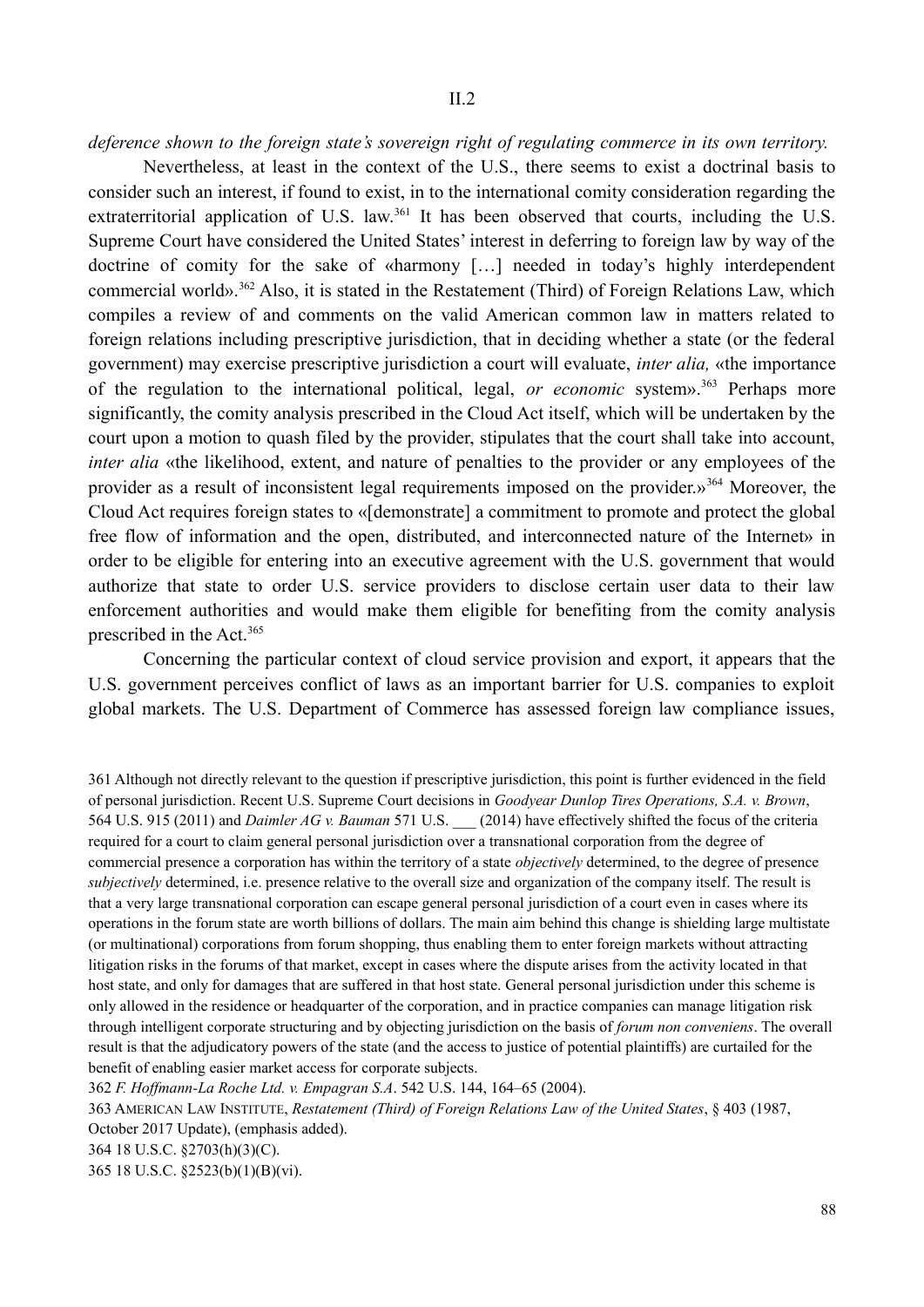including particularly data transfer and data localization requirements as the primary international competitiveness issues facing U.S. cloud computing service providers:

II $2$ 

«Key International Competitiveness Issues

When entering or expanding into international markets, U.S. cloud service providers might face some of the following market challenges:

1)Data localization restrictions requiring data to be stored, processed or handled in the same country where it originated.

2)Compliance with foreign laws establishing measures regarding how certain data maybe transferred across borders.

3) Being required to have a local presence in-market (e.g., distributor, sales office, business representative, joint venture partner, etc.) could make a significant difference in a company's abilities to do business, especially with the public sector.

4) Other competitive ness issues such as licensing requirements, and cyber security and restrictive procurement policies.»<sup>366</sup>

*(3) Protection of the privacy rights of subjects*: Although an important interest of the state, this interest is not directly relevant to the question of deference to foreign law in the context of the comity-upon-request framework of the Cloud Act. However, the foreign state's interest in the protection of the privacy rights of its citizens and residents plays a direct role in the comity assessment. The consideration of privacy rights of subjects may also be indirectly relevant in a comity analysis if the "political" consequences of exercising extraterritorial prescriptive jurisdiction are (somehow) taken into account, e.g. the foreign state reciprocating by ordering service providers to disclose data of users resident in the first state. This issue will not be detailed in this paper.

*(4) IT protectionism*: This interest does not play a role from the perspective of the U.S. due to the already dominant position of U.S. service providers (and the weak competition these providers face from foreign providers in the U.S. market), however for other governments protecting domestic providers from the complete domination of their national markets by foreign providers may be a real motivation which could lead the passing of privacy laws that encourage or require data localization as a matter of fact, if not by law, benefiting domestic providers in the process.<sup>367</sup> Nevertheless, protectionist motivations may be also thought as overlapping with the securitization trend and the facilitation motivation discussed above, as foreign domination of the domestic market could make it difficult for domestic service providers to thrive, and foreign control of a large volume of citizen (and public) data may be perceived as a security threat.

How a protectionist interest may interact with the law of jurisdiction, especially in legal systems which ostensibly reject openly protectionist trade policies is must play an important part in any theory of how globalization in computing/data services are affecting the use of conflict of laws

<sup>366</sup> U.S. DEPARTMENT OF COMMERCE INTERNATIONAL TRADE ADMINISTRATION, *2017 Top Markets Report Cloud Computing Sector Snapshot*, p. 2, (https://www.trade.gov/topmarkets/pdf/Sector%20Snapshot%20Cloud%20Computing %202017.pdf).

<sup>367</sup> For a recent example, see V. GOEL, *India Pushes Back Against Tech 'Colonization' by Internet Giants*, NYT Online, 1 September 2018, (https://www.nytimes.com/2018/08/31/technology/india-technology-american-giants.html? action=click&module=Top%20Stories&pgtype=Homepage).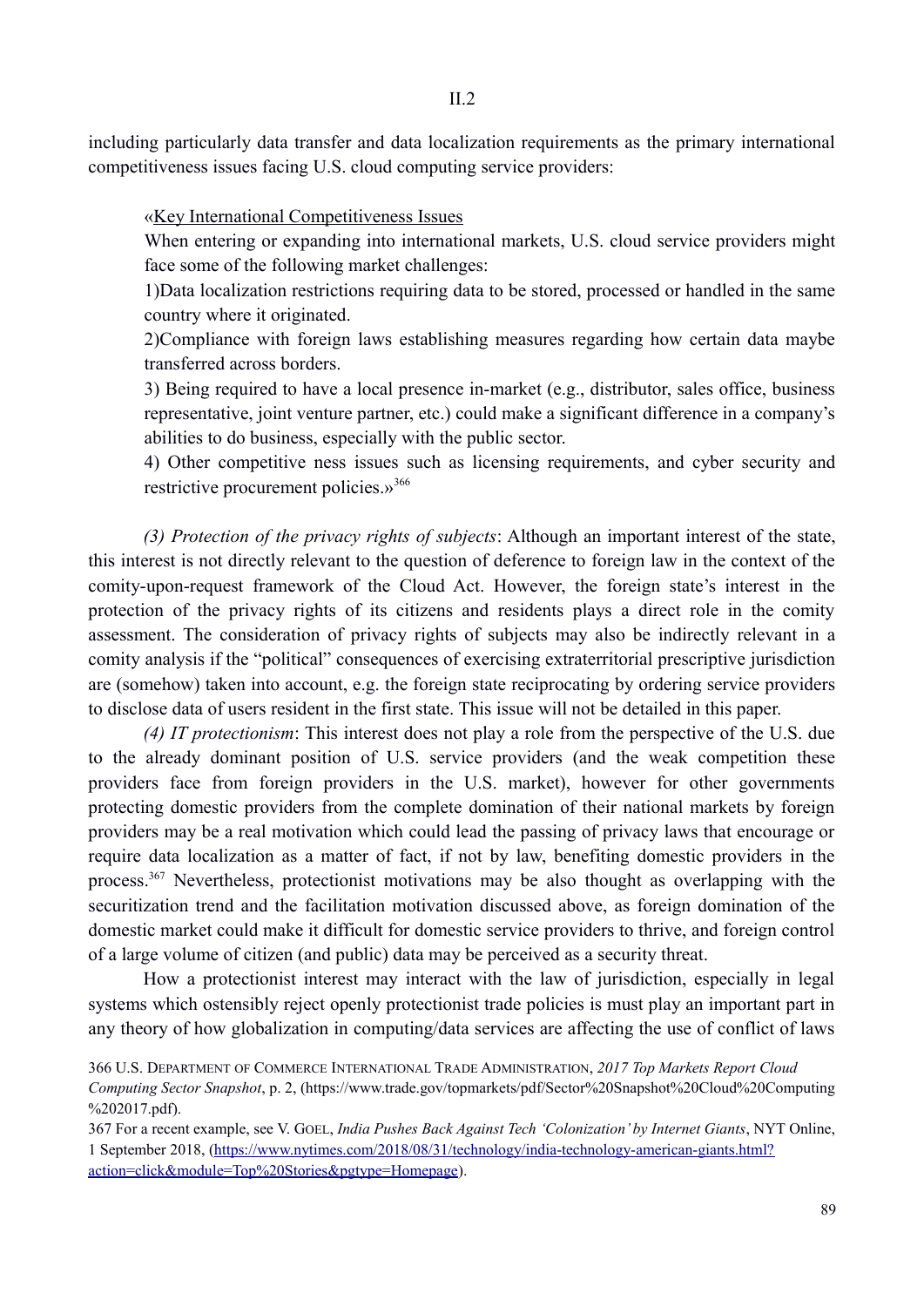doctrines. However, as this paper is focused on the use of the particular use of comity in the Cloud Act, the protectionist motive will not be discussed in detail.

**6.** It has been suggested by various commentators that the fundamental reason that causes data location to be a problematic connecting factor is that in the case of data (as opposed to physical things or persons) location does not correlate with the existence of legitimate interests of the state governing that location to an extent sufficient enough to justify the exclusive prescriptive authority of the state in question regarding the regulation of the behavior related to that data. 368 It appears in the light of recent legislation and official commentary either side of the Atlantic that there is a divergence on the acceptance of this idea, at least in the policy making level. In the U.S., the recently passed Cloud Act provides for an unusual framework for international cooperation that envisions both executive-level international cooperation and collaboration between transnational service providers and (foreign) law enforcement. This framework acknowledges that deference to foreign law is inevitable to uphold the existing global data flows and value chains created by these, but it is also firm in its adoption of the idea suggested above.

On the other hand, in Europe, the recent entry into force of the GDPR with its strict rules for data transfers to third countries and extensive claim to prescriptive jurisdiction seems to represent a maximalist approach to prescriptive jurisdiction that rejects complete irrelevancy of data location as proposed by the abovementioned view. It appears that in current EU data protection law, the location of data is thought to correlate with a bundle of core interests that are protected by the most hallowed of norms, *viz.* the sovereign's right to non-intervention, and the user's fundamental right to privacy. Moreover, the from the perspective of EU law, the unfettered enjoyment of the latter right and the Union's interest in upholding it justifies extraterritorial application of EU law – this time by way of the user's residence as a connecting factor. The line, however, is drawn at extraterritorial enforcement, which represents a more traditional understanding of the difference between prescriptive jurisdiction and enforcement jurisdiction in the context of international law.

On the day of the entry into force of the GDPR, two Guidelines were adopted by the new European Data Privacy Board that replaced the Article 29 Working Party. Unsurprisingly, both concerned transfer of data to third countries. The second, Guidelines 2/2018, directly foreclosed the possibility that Article 49 could provide a basis for cooperation of the data controller with third country law enforcement, a possibility that was suggested by the European Commission in its amicus brief in *Microsoft*: 369

<sup>368</sup> E.g. see J. DASKAL, *Borders and Bits*, in *VLR*, 2018, p. 226; D. SVANTESSON, *A New Jurisprudential Framework for Jurisdiction: Beyond the Harvard Draft, AJIL Unbound*, 2015, p. 72. For a view arguing that territory never had much representative power regarding state interest see P. D. SZIGETI, *The Illusion of Territorial Jurisdiction,* in *TILJ*, 2017, p. 371.

<sup>369 «</sup>The legitimate interest [under GDPR art. 49(1)] could, again, be the interest of the controller in not being subject to legal action in a non- EU state» *Brief of the European Commission on Behalf of the European Union as Amicus Curiae in U.S. v. Microsoft*, 13 December 2017, p.16, but also «It should also be noted, however, that Article 49 is entitled "Derogations for specific situations." Therefore, these grounds are to be interpreted strictly» (ibid*.* at 17) (https://www.supremecourt.gov/DocketPDF/17/17-2/23655/20171213123137791\_17-2%20ac%20European %20Commission%20for%20filing.pdf).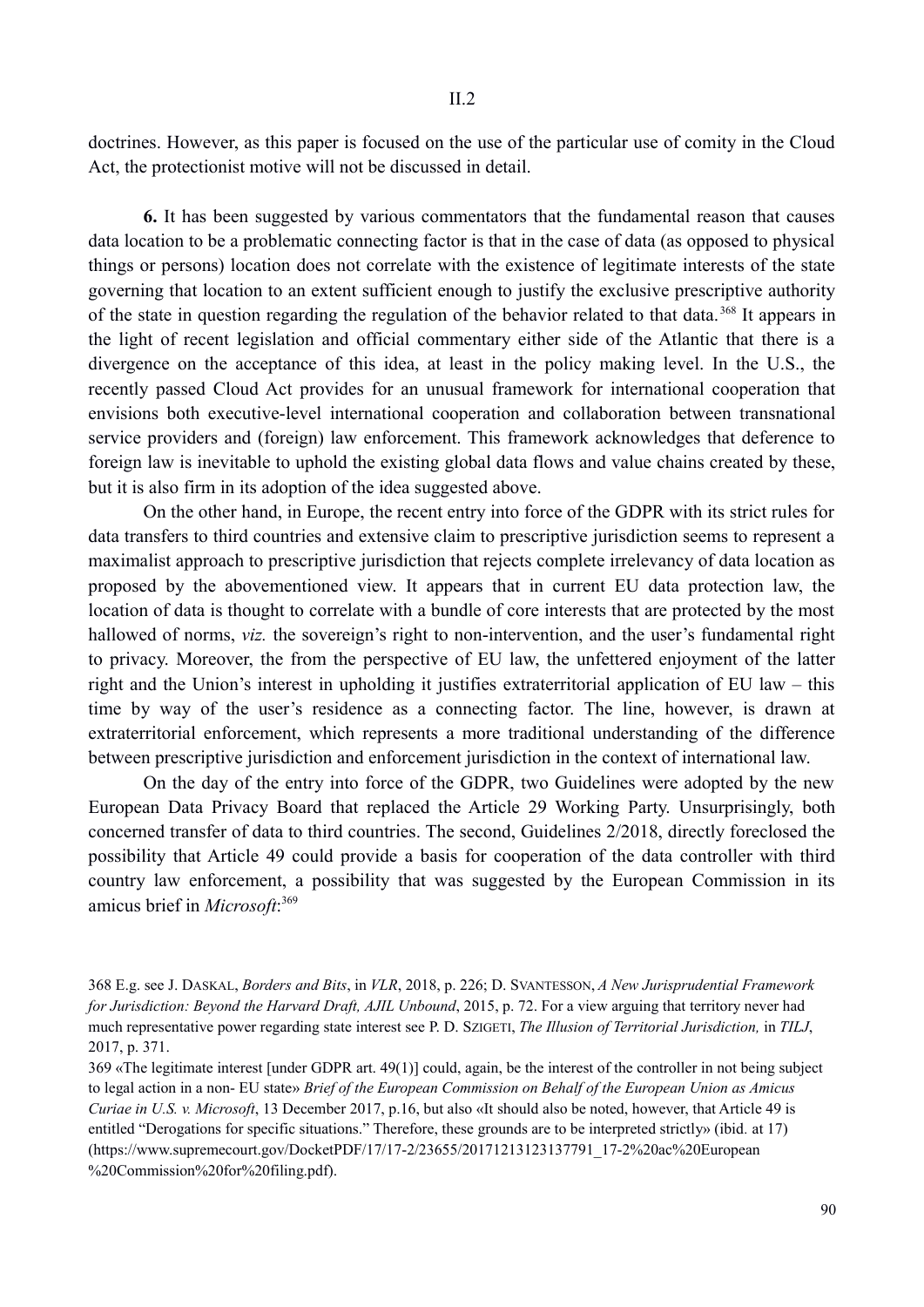«The GDPR introduces a new provision in Article 48 that needs to be taken into account when considering transfers of personal data. Article 48 and the corresponding recital 115 provide that decisions from third country authorities, courts or tribunals are not in themselves legitimate grounds for data transfers to third countries. Therefore, a transfer in response to a decision from third country authorities is in any case only lawful, if in line with the conditions set out in Chapter V. [...] In situations where there is an international agreement, such as a mutual legal assistance treaty (MLAT), *EU companies should generally refuse direct requests* and refer the requesting third country authority to existing MLAT or agreement.»<sup>370</sup>

Similarly, an amici brief for MEPs in *Microsoft*, whose *amici* includes Viviane Redding, the EU commissioner that initiated the legislative work for the GDPR, and Jan Philipp Albrecht, the parliamentary rapporteur for the GDPR and the U.S.-EU "Umbrella Agreement", took a strict view of the exclusivity of the Art. 48 rule requiring an international agreement basis for data disclosure to third country law enforcement organs and categorically denied the applicability of the Article 49(1) "important reasons of public interest" exception to disclosures to foreign law enforcement.<sup>371</sup>

This difference in views poses a problem for transnational service providers which deal in very large volumes of transatlantic data transfers. As purveyors and movers of data and storage thereof, it appears that it would be more in the interest of service providers if data location would not be representative of the existence of such a bundle of core governmental interests. As a significant feature of their business models and economies of operation depends on global transfers of data, it can be conjectured that the less a change in data location signifies a change in corporate legal obligations, the better it is for the corporation. On the other hand, if it is not possible to completely disassociate governmental interest from data location, another beneficial option would be curtailing extraterritorial application to avoid conflicts of law for the sake of foreseeability. Both configurations can theoretically be achieved through international intergovernmental cooperation, but the latter configuration may also arise through unilateral actions of states under certain circumstances where governmental interest is found to be best served with prescriptive selfrestraint.

States are jealous of their prescriptive powers, and they will not forfeit them lightly. States may voluntarily limit their extraterritorial prescriptive powers when they recognize an interest in deferring to the sovereign rights of other states, notwithstanding the theoretical legal problem of whether there is a norm of international law that require them to do so. For example, it seems that the United States courts recognizes an interest in upholding the «highly interdependent global market» by refusing to apply U.S. law in cases where legitimate foreign interests call for the application of foreign law, or by deferring to private choice-of-law or arbitration agreements at the

(https://www.supremecourt.gov/DocketPDF/17/17-2/28328/20180118155453076\_17-2%20bsac%20Jan%20Philipp %20Albrecht.pdf).

<sup>370</sup> EUROPEAN DATA PROTECTION BOARD, *Guidelines 2/2018 on derogations of Article 49 under Regulation 2016/679*, cit., p. 5 (emphasis added).

<sup>371</sup> *Brief of amici curiae Jan Philipp Albrecht, Sophie In'T Veld, Viviane Reding, Birgit Sippel, and Axel Voss, members of the European Parliament* in *U.S. v. Microsoft*, 18 January 2017, p.17,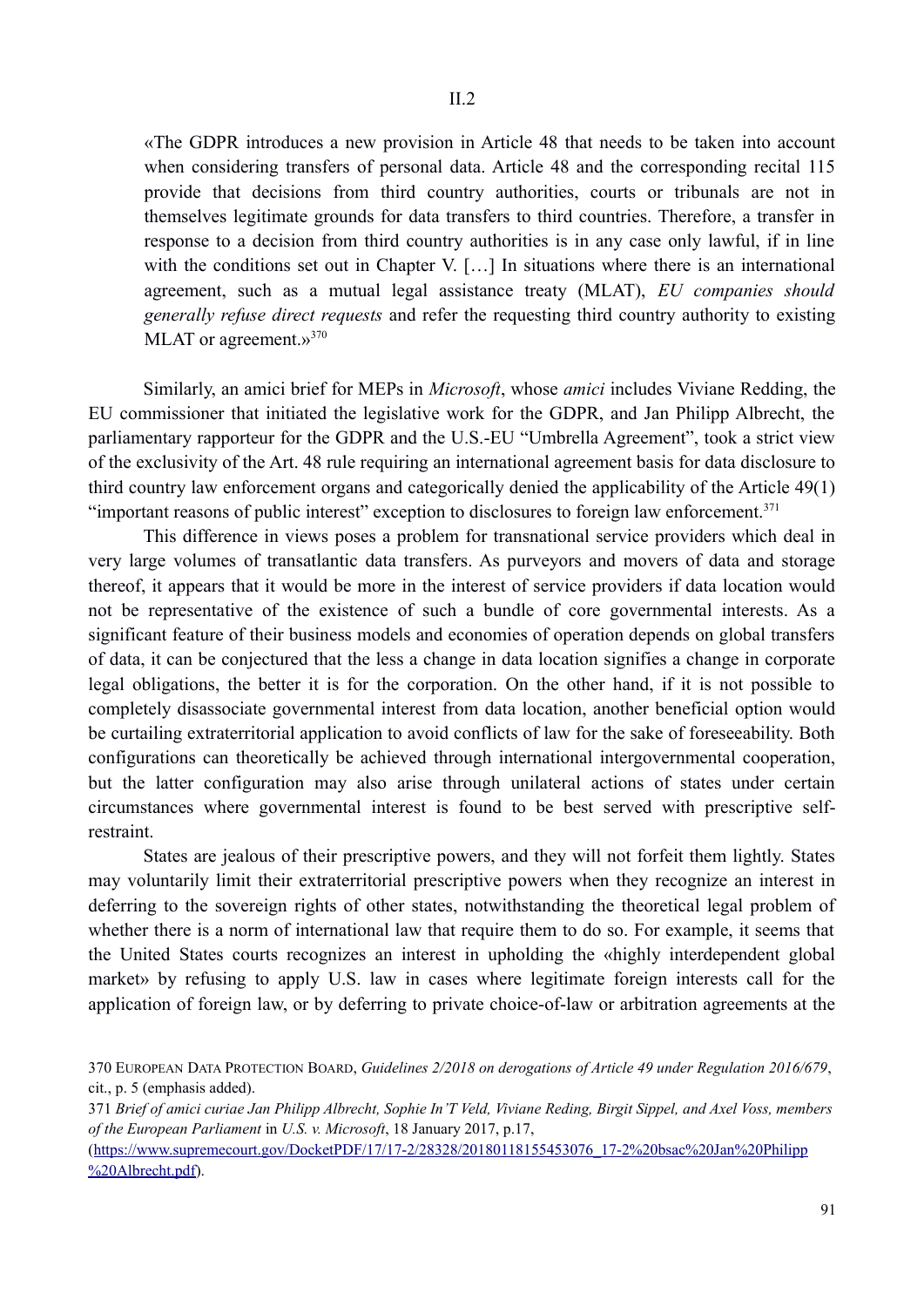expense of the authority to enforce public policy.<sup>372</sup> Although the issue is far from settled in U.S. law, it is notable that in his amicus brief in *Microsoft*, the U.N. Special Rapporteur on the Right to Privacy seemed to espouse the view that considered deference to the foreign law via the doctrine of international comity as a requirement of fostering commercial relationships between nations, citing the *Empagran* decision:

«Respect for foreign sovereigns is not, however, premised solely on an abstract notion of sovereign independence. Rather, it is a practical element of fostering positive diplomatic and commercial relationships between nations and preventing "international discord." Nor is comity solely the concern of the judiciary. As this Court observed in F. Hoffmann-La Roche Ltd. v. Empagran S.A., it is assumed "that legislators take account of the legitimate sovereign interests of other nations when they write American laws, [which] helps the potentially conflicting laws of different nations work together in harmony – a harmony particularly needed in today's highly interdependent commercial world." Executive agencies are similarly expected to consider the interests of foreign sovereigns when enforcing domestic laws.» [citations omitted] $373$ 

**7.** A common theme found in critiques of the Court of Appeals for the Second Circuit's decision for Microsoft<sup>374</sup> (which was appealed to the Supreme Court and had found that the FBI's use of the disclosure warrant was indeed extraterritorial based on data location and therefore unlawful) and Microsoft's pure territorialist views on data location and prescriptive jurisdiction is the argument that data location does not serve as a good proxy for the state interests involved in the dispute, rendering the use of data location as a connecting factor a bad conflict of laws practice. At the core of this argument is the premise that all connecting factors, especially those that are based on the notion of territoriality, are proxies for certain preferred stratifications of the interests (of relevant parties, sovereigns, and third parties) being affected by the legal event in question. According to this, rules concerning adjudicative, prescriptive and enforcement jurisdiction all operate through concepts that encapsulate the postulated interests of actors. Examples are territory of a sovereign, nationality of an actor, location of an immovable, place of contracting, using a satellite uplink, advertising in a certain language, participating in a commercial fair. In other words what these kinds of factors and concepts achieve is to allow courts to favor the interests of one party (or sovereign, or third party) over another by simply making a binary choice as to the existence of the connecting factor, thus keeping the question strictly within the sphere of legal analysis, by

<sup>372</sup> *F. Hoffman-La Roche, Ltd. v. Empagran, S.A* 542 U.S. 155 (2004) cited in J.R. PAUL, *The Transformation of International Comity*, in *LCP*, 2008, p. 36. Paul critiques the development of the doctrine of international comity in U.S. courts and argues that it is increasingly used to relinquish state authority to prescribe public policy not only in deference to foreign sovereigns, but more importantly in deference to the global market itself.

<sup>373</sup> *Brief Amicus Curiae of U.N. Special Rapporteur on the Right to Privacy Joseph Cannataci in Support of Neither Party* in *U.S. v. Microsoft*, 13 December 2017, pp. 32-33, (https://www.supremecourt.gov/DocketPDF/17/17- 2/24918/20171222120327043\_35632%20pdf%20Krishnamurthy.pdf)

<sup>374</sup> *Microsoft Corp. v. United States*, 2nd Cir., 14 June 2016, vacated by Supreme Court as *United States v. Microsoft Corporation,* 584 U.S. \_\_\_ (2018).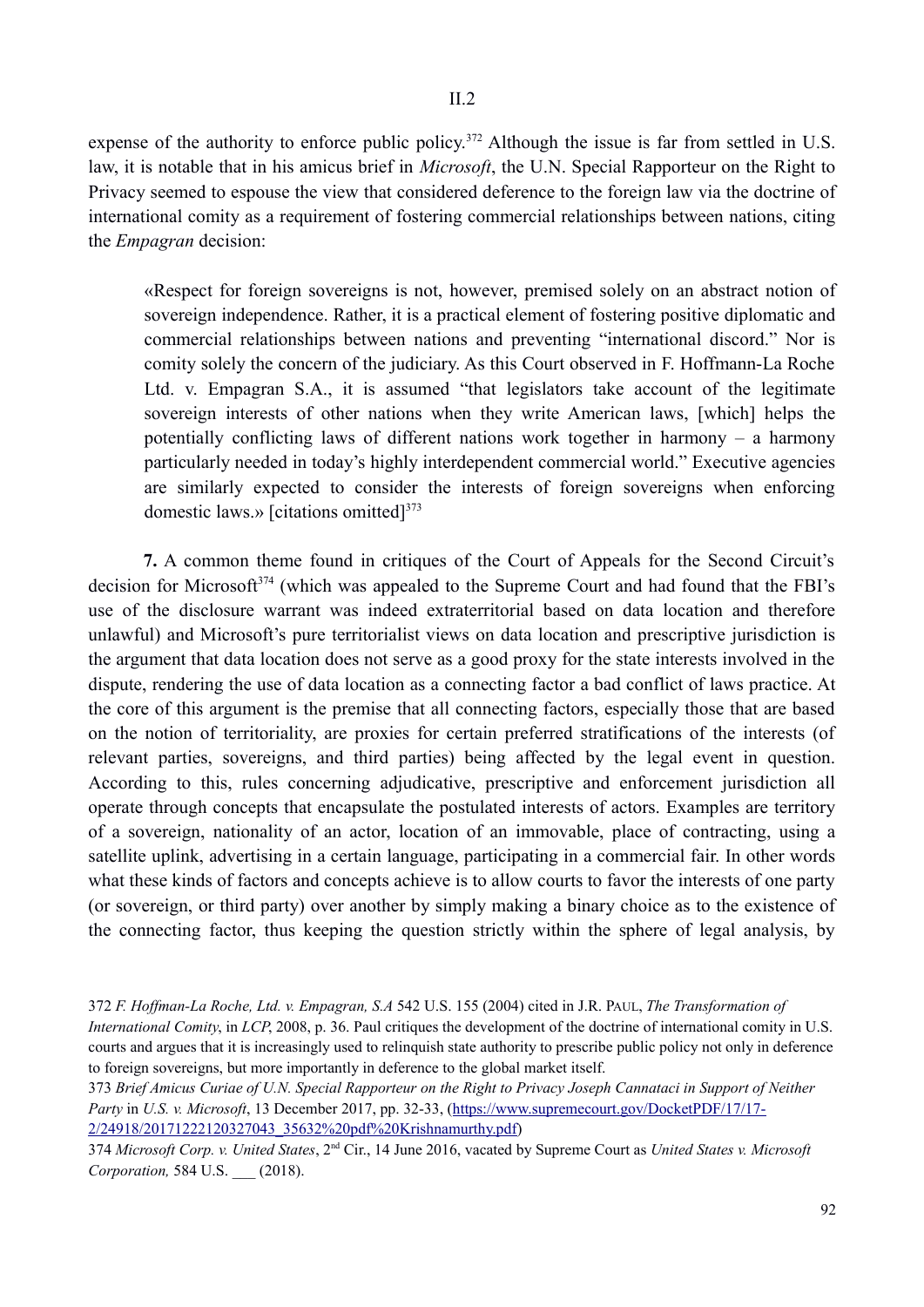having the court not to engage into a technical discussion of all the interests at stake in the conflict and stratifying them, which is a political action in nature.

For instance, when a court decides that the law of country X applies and not country Y, because the performance of the contract provision in question was to take place within the territory of country X, the conflict rule that the court is applying, i.e. that the law of the place of performance of the contractual obligation will apply, solves the balancing of interests problem by reducing the question of competing interests to a relatively less controversial, less complex, and much more easily observable factual finding that the court can make based on much less evidence and technical expertise compared to actually identifying and calculate the interests at play. The binary choice (existence or non-existence of performance obligation in X or Y) essentially provides two scenarios in which the stratification of interests are "pre-calibrated" by the legislator, e.g. in our scenario of the contract, it is decided by the legislator *ex ante* to the dispute that the interests of the state in whose territory the performance will take place trumps that of the state which is connected to the legal relationship in other ways, with regards to the regulation of the contract. The pre-calibration of this preference for the interests of the state in whose the territory the contract is performed is applied generally and may include cases in which the normative concerns of the legislator would actually point to the other state's law to be applied, but the benefits of the general rule is assumed to outset the occasional misappropriation. The view that such *ex ante* pre-calibration is prone to error in and is essentially arbitrary has formed the basis of what is called the American Conflicts Revolution, and the rise of "governmental interest analysis" as an alternative *ex post facto* interest stratification method for courts to choose the applicable law in the United States.<sup>375</sup> In Europe, where active interest analysis by the courts was theoretically undesirable due to its political nature, courts have nonetheless used *ordre public* exceptions and other escape mechanisms included in the system based on the pre-calibrated rules to bridge cases in which they thought the conflict of laws rules yielded misappropriation.

The proxy theory is compatible and favorable to the hypothesis propounded in this work, that there is an informational problem that underlies the development of the "privatizing" solutions in global data flow regulation, and in particular, the *comity-upon-request* regime brought by the Cloud Act in the U.S. The informational problem is more acute if it is assumed that facilitating or ensuring global market access for domestic capital has become a central interest of the State. This would mean that determining the state's interests in a conflict case now (to a much greater extent) entails assessment of market responses to the global regulatory reach of the of the State. In the context of data flows, such assessment increasingly requires specialized technical knowledge and insights because of the rapidly changing and disruptive nature of the technology sector. Courts no longer can rely on proxy concepts to make an interest analysis that can properly account for the State's interest flowing from its new role. They simply lack the information, and the application of the former proxies can lead to unintended results. Thus, the solution to this problem is to "outsource" the information gathering to the corporations that can avoid rules that are "counterproductive" in the light of the State's new central interest through choice of law, choice of forum, or arbitration agreements; but now even in the field of regulation that is based on public policy, it appears that States may allow transnational companies to make decisions about the

375 S. C. SYMEONIDES, *The American Choice-of-Law Revolution: Past, Present and Future*, cit.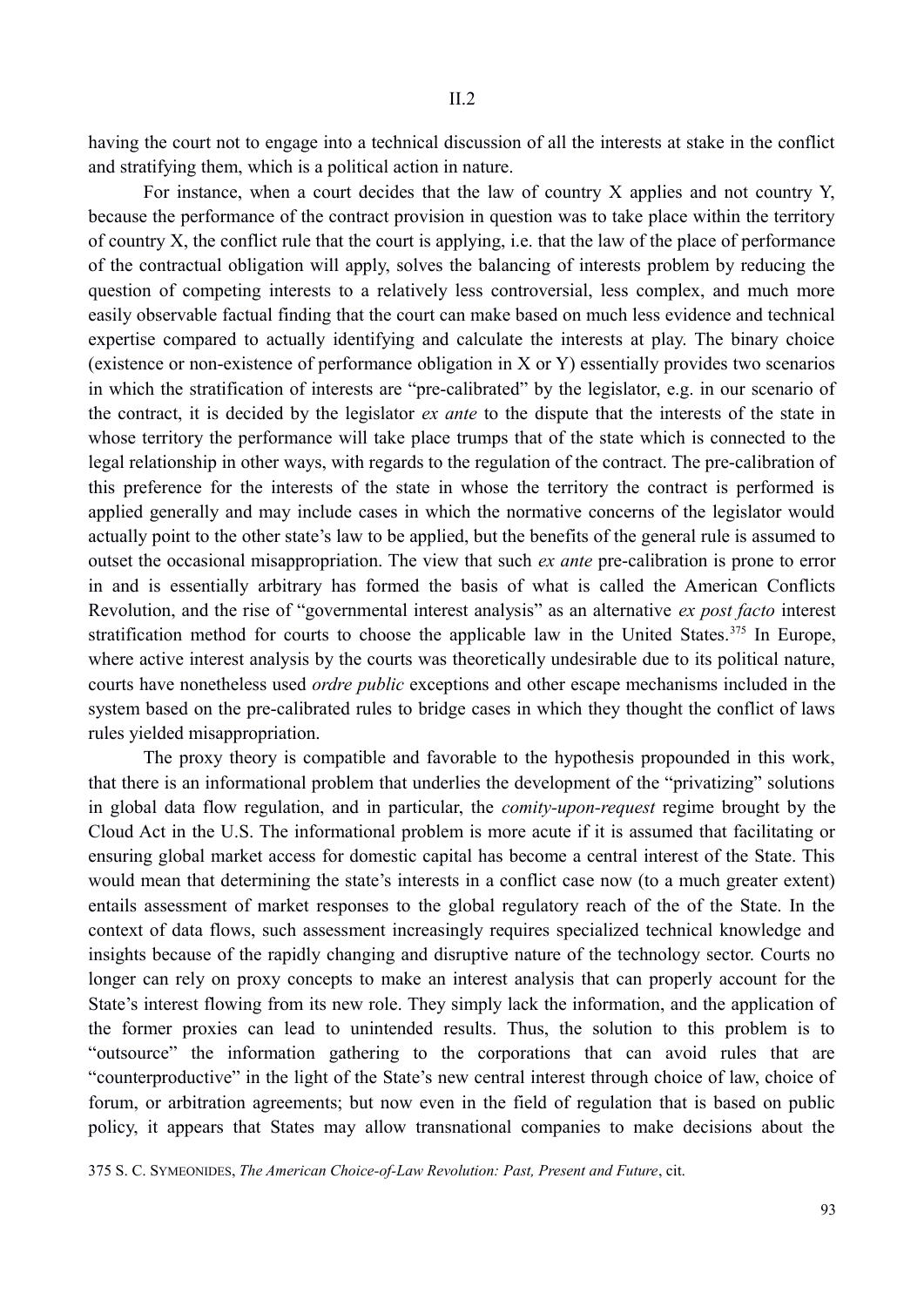regulatory reach of the state according to the information they have from their commercial operations, as it will happen under the Cloud Act's comity framework. Corporations then can have a say on whether the application of public policy would be beneficial or not on their own information on the possible effects of a conflict.

It is in this sense that data is different because it no longer serves the courts (but also the legislators) as a proxy for public policy – the regulation of a located thing according to the territory that it is located in makes sense insofar as the regulation of such thing serves in some way the interests of the state, such as the distribution of resources among the members of a located populace. But when the role of the state is providing the members of that populace access to the markets that distribute the profits generated from the processing of that thing, which in the context of data entails its continuous movement and global flow, the State's interest in regulating such thing is decoupled from the location of that thing, as there is no nexus left between the location of the thing and the benefits expected from its regulation.

Let us exemplify what is said here by reference to the provisions of the Cloud Act. Let us assume that the U.S. law maker has in its focus two competing interests (as I have argued above is indeed the case) namely securitization of private data flows and the facilitation of global market access for U.S. service providers. Data location is not a connecting factor conducive to the efficient protection of both these interests. According to  $\S2703(h)(2)(A)(i)$ , the comity-upon-motion option is conditional on the provider's reasonable belief that the target user is not a United States person *and* does not reside in the United States. Upon motion to quash, the court will ensure that this is the case before making a comity analysis. This provision effectively locates the focus of state interest in the close connection between the user and the state, rather than connection between the service (data storage) and the state. Data location, that suggests the latter type of connection, is not rejected completely as a valid ground for prescriptive jurisdiction, but can be overridden via comity analysis when the U.S. service provider risks "penalties"<sup>376</sup> due to the conflict of laws. This is in line with the state's facilitation interest. On the other hand, by foreclosing the comity analysis for disclosure orders regarding U.S. persons, the law basically provides for an effects jurisdiction rule with an irrefutable assumption that activity of U.S. persons and persons located in the U.S. will always be directed to the U.S, as the security interest of the state requires that procedural and substantive rights under foreign laws should not be invoked to limit the jurisdiction of American courts and lawmakers in cases where the effects of the activity is directed towards the U.S. It cannot be asserted that the law tries to uphold the jurisdiction of the natural judge of the user, as jurisdiction to issue a warrant in any case lies with the court of the judicial area in which the crime or activities related to the crime have occurred (Federal Rules of Criminal Procedure, Rule 41(b)(6)).

**8.** This paper sought to argue that the *comity-upon-request* framework provided in the new U.S. Cloud Act is a partly a result of the U.S. government's motivation to facilitate global market access of its domestic cloud computing service providers. To achieve this goal, an "information problem" as I have explained in this paper must be overcome, and I have argued that the comity analysis solution provided in the Cloud Act has been shaped to solve this information problem by shifting the job to determine and address conflicts of laws to the service providers. Through this

376 18 U.S.C. §2703(h)(3)(C).